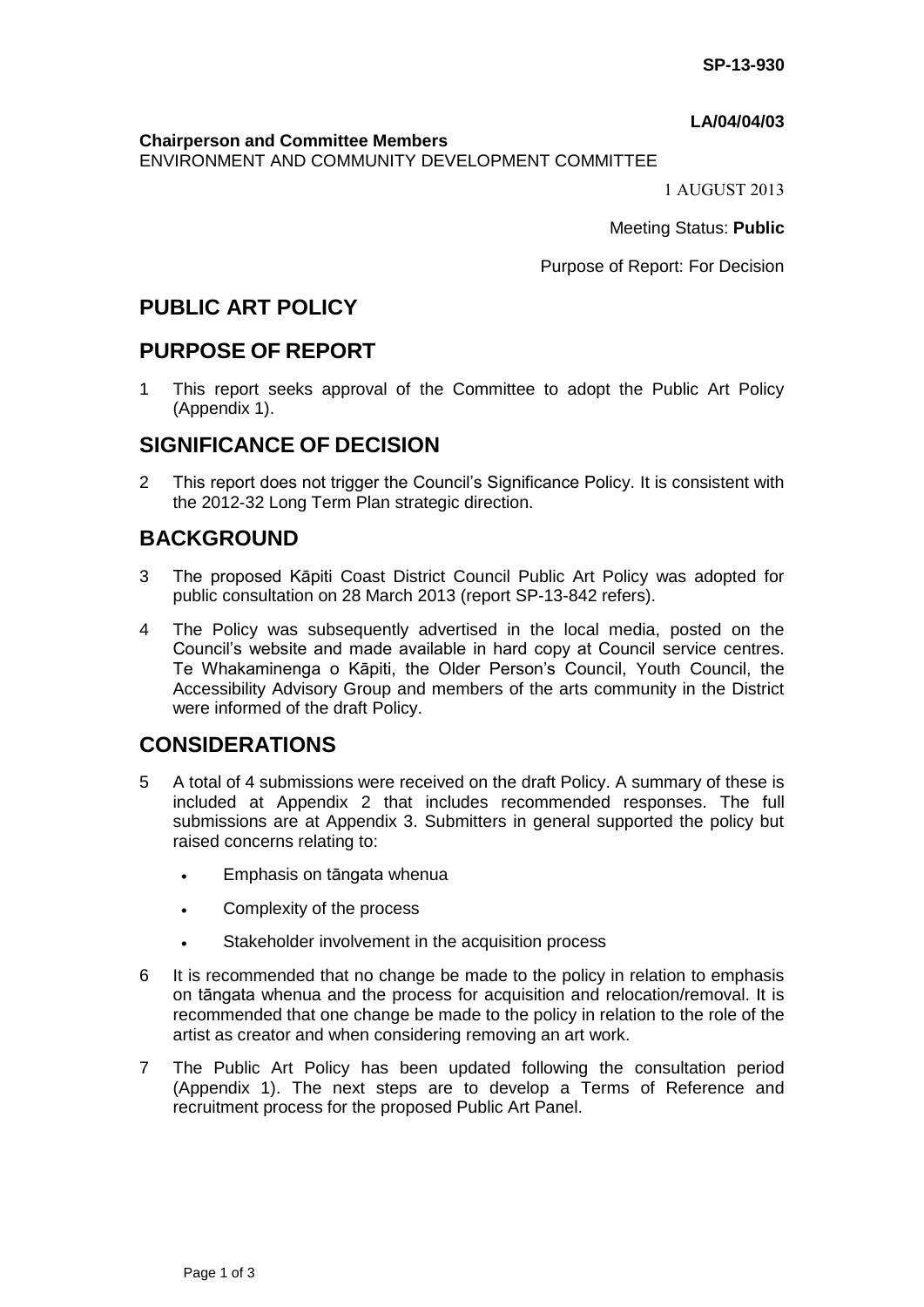## Financial Considerations

8 There is funding available for public art through the Council's Public Art Acquisition fund. This policy provides a process to administer that funding. Implementation of the policy will be done within existing budgets.

## Legal Considerations

9 The policy outlines issues of ownership, gifts and bequests and removal of public art. Legal advice will be sought on the implementation of the policy is appropriate.

## **Delegation**

- 10 The Environment and Community Development Committee has delegated authority to consider this matter under section 7.1 of the Council's Governance Structure and Delegations*:* 
	- *7.1 Authority to develop (within any wider existing strategic framework) policies and work programmes that support the social, economic, environmental and cultural wellbeing of the community. This authority encompasses the power to:*

*have oversight of all cultural, arts and heritage matters.* 

## **Consultation**

11 This report covers feedback from public consultation on the draft Public Art Policy.

### Tāngata Whenua Considerations

12 Te Whakaminenga o Kāpiti has provided input into the policy.

### Publicity Considerations

13 The policy will be promoted through the arts network and will be available on the Council's website.